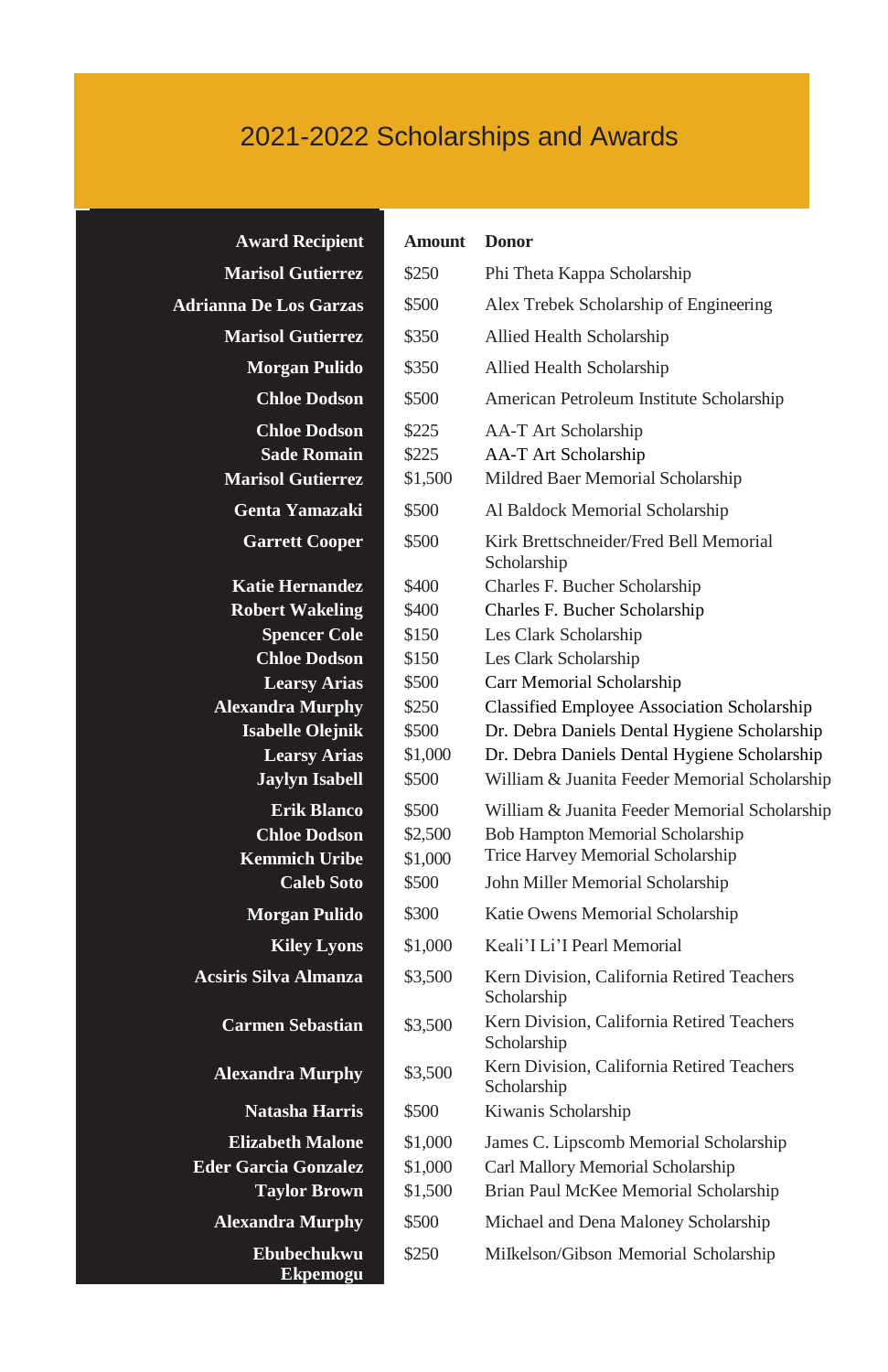## 2021-2022 Scholarships and Awards *continued*

#### **Award Recipient Amount Donor**

| <b>Zachary Carter</b>                    | \$1,200        | Bernard Osher Scholarship                                           |
|------------------------------------------|----------------|---------------------------------------------------------------------|
| <b>Joseph Hernandez</b>                  | \$1.200        | Bernard Osher Scholarship                                           |
| <b>Unique Vasquez</b>                    | \$1,200        | Bernard Osher Scholarship                                           |
| <b>Desirae Salas</b>                     | \$1,200        | Bernard Osher Scholarship                                           |
| <b>Yasmin Cisneros</b>                   | \$1,200        | Bernard Osher Scholarship                                           |
| <b>Rigoberto Gonzalez</b>                | \$1,200        | Bernard Osher Scholarship                                           |
| <b>Allison Langston</b>                  | \$1,200        | Bernard Osher Scholarship                                           |
| <b>Emily Baca</b>                        | \$1,200        | Bernard Osher Scholarship                                           |
| <b>Tabitha Joplin</b>                    | \$1,200        | Bernard Osher Scholarship                                           |
| <b>Taylor Brown</b>                      | \$1,200        | Bernard Osher Scholarship                                           |
| <b>Elizabeth Huizar</b>                  | \$600          | Bernard Osher Scholarship                                           |
| Juliana Bush                             | \$600          | Bernard Osher Scholarship                                           |
| <b>Donald Richesin</b>                   | \$600          | Bernard Osher Scholarship                                           |
| <b>Brian Rivera Garcia</b>               | \$600          | Bernard Osher Scholarship                                           |
| <b>Magenta Lindsay</b>                   | \$600          | Bernard Osher Scholarship                                           |
| <b>Makayla Kintner</b>                   | \$600<br>\$500 | Bernard Osher Scholarship                                           |
| Angelissa Garza<br><b>Daniel Rehacek</b> | \$300          | Pepsi Cola/Dr. Pepper Scholarship                                   |
| Kavla Iwata                              | \$300          | Performing Arts Scholarship                                         |
| <b>Chloe Dodson</b>                      | \$500          | Rosalyn Nua Memorial Scholarship<br>Rotary Club of Taft Scholarship |
| <b>Jaylyn Isbell</b>                     | \$500          |                                                                     |
| <b>Yasmin Cisneros</b>                   | \$500          | Rotary Club of Taft Scholarship                                     |
| Eder Garcia Gonzalez                     | \$1.000        | Rotary Club of Taft Scholarship                                     |
|                                          |                | Clyde Shaler Memorial Scholarship                                   |
| <b>Alyssa Parish</b>                     | \$1,000        | Opal Smith/Harry Wilson STEM/Science<br>Scholarship                 |
| <b>Learsy Arias</b>                      | \$1,000        | Opal Smith/Harry Wilson Dental Hygiene<br>Scholarship               |
| <b>Chloe Dodson</b>                      | \$1.000        | Soroptimist Scholarship                                             |
| <b>Emily Baca</b>                        | \$300          | Disability Support Programs & Services Scholarship                  |
| Angelissa Garza                          | \$200          | Taft College ASO Leadership Scholarship                             |
| <b>Nick Lopez</b>                        | \$200          | Taft College ASO Leadership Scholarship                             |
| Isabelle Olejnik                         | \$200          | Taft College ASO Leadership Scholarship                             |
| <b>Desirae Salas</b>                     | \$200          | Taft College ASO Leadership Scholarship                             |
| <b>Marisol Gutierrez</b>                 | \$200          | Taft College ASO Leadership Scholarship                             |
| <b>Kendall Cross</b>                     | \$200          | Taft College ASO Leadership Scholarship                             |
|                                          |                |                                                                     |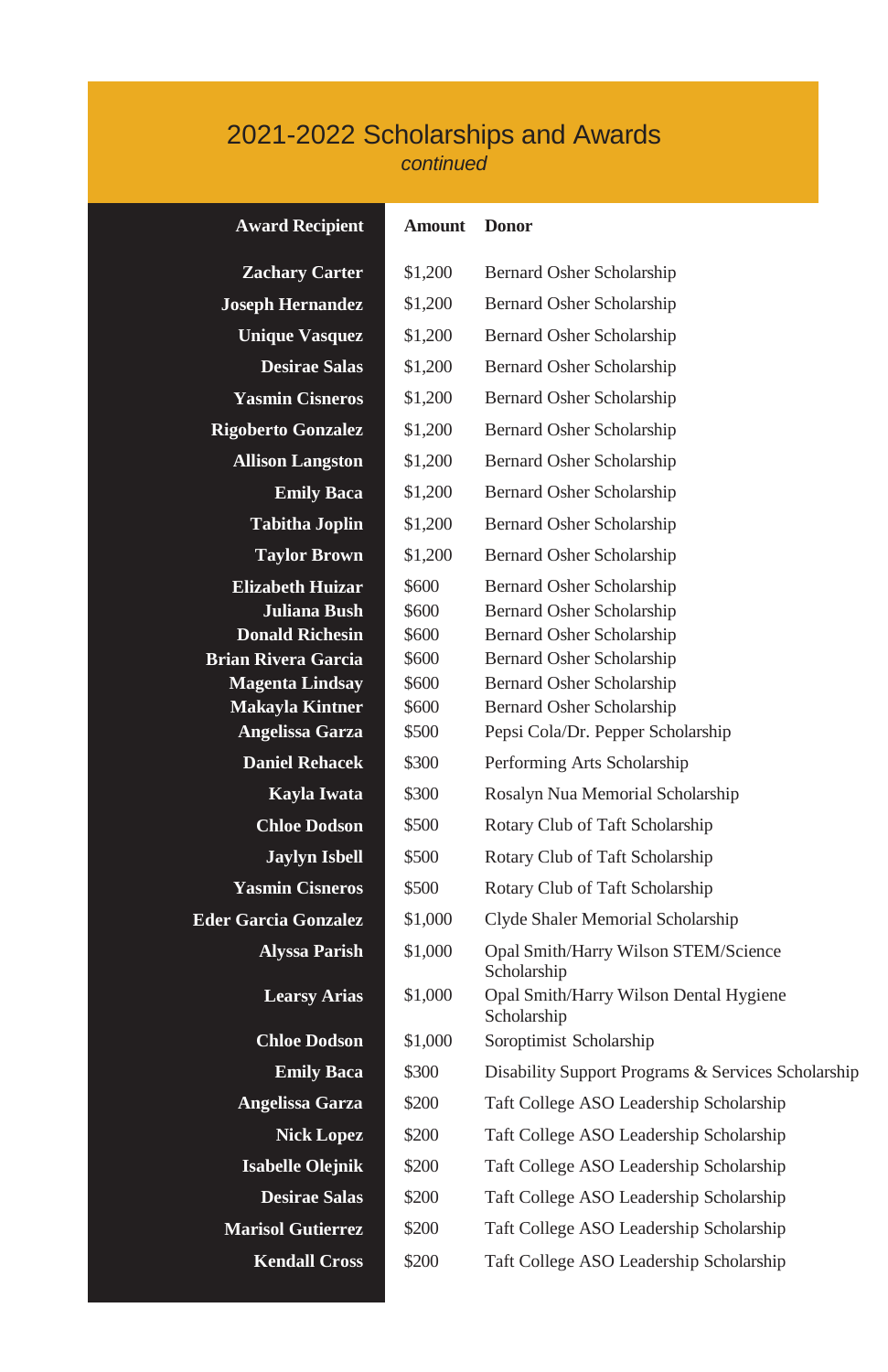### 2020-21 Scholarships and Awards *continued*

| <b>Award Recipient</b>                           | <b>Amount</b>  | <b>Donor</b>                                                                        |
|--------------------------------------------------|----------------|-------------------------------------------------------------------------------------|
| <b>Daniel Rehacek</b>                            | \$200          | Taft College ASO Leadership Scholarship                                             |
| <b>Learsy Arias</b>                              | \$200          | Taft College ASO Leadership Scholarship                                             |
| <b>Marisol Gutierrez</b>                         | \$500          | Taft College ASO Academic Excellence<br>Scholarship                                 |
| Elijah Espinoza                                  | \$500          | Taft College ASO Athletic Achievement<br>Scholarship                                |
| Kayla Iwata                                      | \$500          | Taft College ASO Scholarship One                                                    |
| <b>Desirae Salas</b>                             | \$500          | Taft College ASO Scholarship Two                                                    |
| Heaven Mejia Beltran                             | \$250          | <b>Taft College Bookstore Scholarship</b>                                           |
| <b>Ashley Marquez</b>                            | \$250          | Taft College Bookstore Scholarship                                                  |
| <b>Chloe Dodson</b>                              | \$500          | <b>Taft College Faculty Association Scholarship</b>                                 |
| <b>Jaquelyn Chaidez</b>                          | \$500          | Taft College Faculty Association Scholarship                                        |
| <b>Kristina Anderson</b>                         | \$500          | <b>Taft College Faculty Association Scholarship</b>                                 |
| Roxana Jarrahian                                 | \$500          | Taft College Faculty Association Scholarship                                        |
| <b>Emma Neudorf</b>                              | \$425          | <b>Taft College Faculty Association Scholarship</b>                                 |
| <b>Yasmin Cisneros</b>                           | \$425          | <b>Taft College Faculty Association Scholarship</b>                                 |
| Maria Huerta Arechiga                            | \$425          | Taft College Faculty Association Scholarship                                        |
| Elijah Espinoza                                  | \$425          | <b>Taft College Faculty Association Scholarship</b>                                 |
| <b>Natasha Harris</b>                            | \$425          | Taft College Faculty Association Scholarship                                        |
| <b>Shiloh McMillon</b>                           | \$400          | <b>Taft College Faculty Association Scholarship</b>                                 |
| <b>Taylor Brown</b>                              | \$400          | Taft College Faculty Association Scholarship                                        |
| Sarai Bocanegra                                  | \$275          | Taft College Faculty Association Scholarship                                        |
| Luisa Navarro                                    | \$275          | <b>Taft College Faculty Association Scholarship</b>                                 |
| <b>Ariel Gee</b>                                 | \$275          | Taft College Faculty Association Scholarship                                        |
| <b>Jazmyn Chavira</b>                            | \$250          | <b>Taft College Faculty Association Scholarship</b>                                 |
| <b>Jaquelyn Chaidez</b>                          | \$500          | Taft College Foundation Family Scholarship                                          |
| <b>Carmen Sebastian</b>                          | \$250          | Taft College Math Department Scholarship                                            |
| <b>Chloe Dodson</b>                              | \$150          | Taft College Math Department Scholarship                                            |
| Genta Yamazaki                                   | \$300          | Taft College Men's Scholar Athlete<br>Scholarship                                   |
| <b>Ernesto Velazquez</b><br><b>Kendall Cross</b> | \$300<br>\$500 | Taft College Men's Soccer Scholarship<br>Taft College Social Science Research Group |
|                                                  |                | Scholarship                                                                         |
| <b>Chloe Dodson</b>                              | \$300          | Taft College S.T.E.M. Scholarship                                                   |
| <b>Jadynn Rosenberger</b>                        | \$300          | Taft College Student Services Scholarship                                           |
| <b>Charity McDaniel</b>                          | \$300          | Taft College Student Services Scholarship                                           |